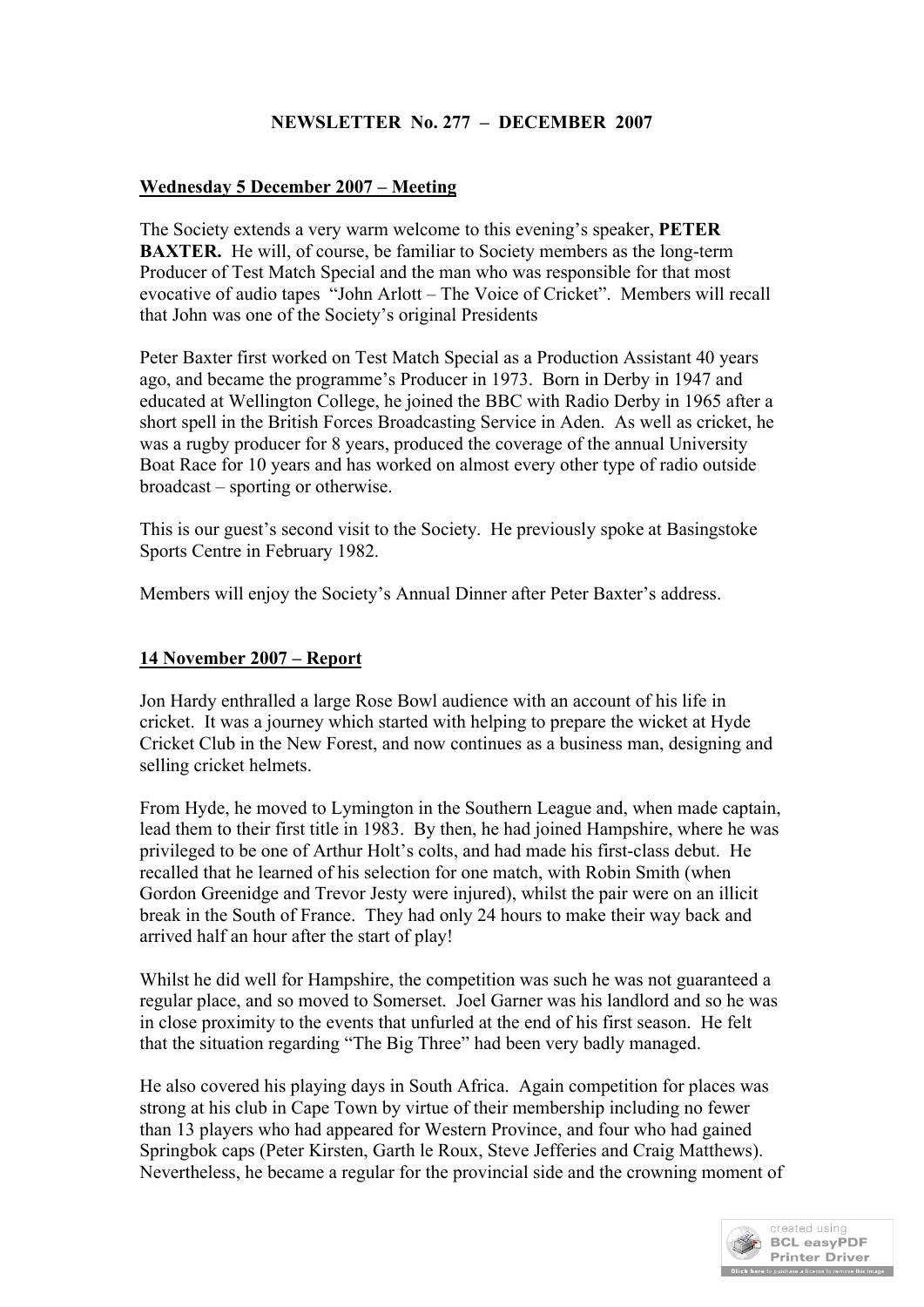his career was when he made 80 as Western Province won the Nissan Shield at The Wanderers in Johannesburg in March 1989.

His talk was littered with references to the great players of his era with whom he played. He referred to a match against Lancashire, in which Malcolm Marshall, after a quiet first innings, then roared into bowl in the second, and decimated the top order. It was one of those famed occasions when he was predicting how he would dismiss his opponents.

He also recalled an amazing innings by Viv Richards against Glamorgan. The latter had just returned from the West Indies after making the fastest ever century in Test cricket. It was a hard, fast and green wicket on which the ball moved around alarmingly, and bounced steeply. No other batsman lasted for long but Richards, seemingly totally unaware of the conditions, raced to a very rapid century. He also recalled the big-hitting exploits of Ian Botham, and the class of Martin Crowe and Jimmy Cook. He lived with Steve Waugh in his Somerset days, and had great respect of the Australian's straightforwardness and honesty. He recalled a partnership with Waugh at The Oval, against Sylvester Clarke in full cry. The pair batted for a considerable time and earned the grudging respect of the fearsome West Indian. Waugh described the spell of bowling as the fastest he ever encountered during his career. Our speaker also jousted with Clarke in South Africa. Whilst at Gloucestershire, Jon Hardy played with Eddie Barlow.

Whilst coaching in South Africa, he worked with Bob Woolmer, coached the young Jacques Kallis and helped Gary Kirsten considerably whilst the South African opener was trying to cope with Glenn McGrath.

He touched on Minor Counties Cricket with Dorset. He thought the first-class Counties tended to underestimate the performances of their Minor Counties colleagues. He had particular regard for Julian Shackleton and Vyvian Pike. He recalled a day when Shackleton embarrassed Hampshire in a Nat. West Trophy match at Dean Park and wondered what might have happened if the number of overs he was able to bowl was not restricted. Revealingly, he regarded Pike, a leg-break bowler who played briefly for Gloucestershire, as the finest spinner with whom he had ever played.

He formed his helmet company in South Africa. He gambled, bought a thousand helmets at the outset, and sold three to David Boon, Geoff Marsh and Dean Jones, and the remainder to 3D Sports. He has never looked back. More recently, thanks to the influence of Matthew Hayden, he has gained a foothold in the Australian Test camp and four players now wear his product. Jon Hardy is also the brains behind Chase Bats. He therefore has a thriving business empire. Shrewdly, he has now moved his manufacturing base from South Africa to India.

All present thoroughly enjoyed his unassuming address and his memories of a golden decade. It was an evening that members will remember for many years. One also felt that a book of his reminiscences would make extremely interesting reading. There is certainly enough material.

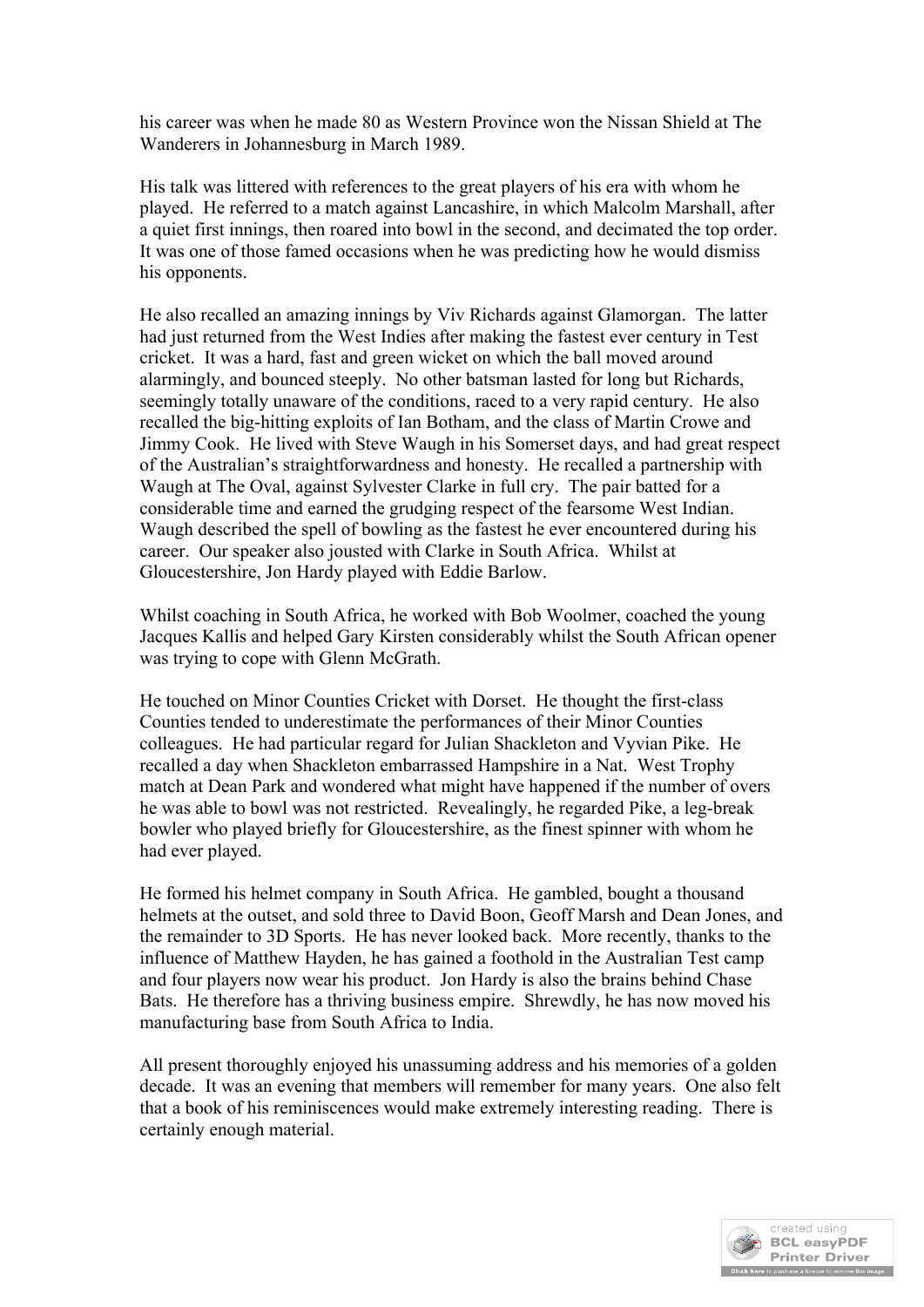## **HCS PLAYER OF THE YEAR 2007 MICHAEL CARBERRY**

Arthur Holt once stated that it was unusual for a man to be released by one County and be successful with another. If it did occur, then there were generally special circumstances. Michael Carberry must surely be a man who vindicated the view, expressed in a different era, of Hampshire's former coach, the only exception being that he found fulfilment with a third County. The left-handed Carberry first made his name for his consistent performances for the England Under-19 side. He then played well for Surrey but generally found his way barred by England men in their formidable batting line-up. He therefore moved to Kent. He again proved a model of consistency until ousted by overseas signing Michael Bevan.

He therefore sought pastures new for a second time. When he signed for Hampshire his CV suggested an unlucky cricketer, having made over two thousand runs at an average approaching 39. In 2006, his inaugural year for the County, he played a full season for the first time and, almost uncannily, maintained his career average as he just failed to reach the thousand run landmark. His performances during the season were rewarded with selection for the England A tour of Bangladesh. He impressed with his batting early on, scoring 100 (retired) versus the Bangladesh Academy before making a conscientious 70 in the first "Test" against the Bangladeshi A side. Thereafter, hesitant starts impeded his progress. However, he excelled in the field throughout. The question before last summer was therefore whether he would be able to push on to the next level.

The start to his season was frustrating as he spent it on the treatment table. Michael Brown replaced him. Like Carberry, he went on to enjoy a career best season. James Adams prospered in the first few weeks, and, therefore, when Carberry returned for the match against his previous County at Canterbury, it was as a middle-order batsman. He was, though, no stranger to the position having batted there frequently before. As in the preceding year, the pitch improved markedly as the match progressed; he struggled to 7 in 45 minutes on an eventful first day when all the quicker bowlers enjoyed themselves immensely, and made one run less in the second innings. However, he kept his place and top-scored with 52 in Hampshire's first innings total of 169 in the ensuing match at Edgbaston. The County were to continue to find runs scarce in the first innings for virtually the whole season, a major factor in their ultimately abortive Championship challenge. He also passed fifty in the next match at Arundel, though it was the second innings, the County having been "Mushied" – yet again – in the first.

Jimmy Adams was dropped as Hampshire hosted Durham at the Rose Bowl. Carberry was promoted to open, and remained there for the remainder of the season. He celebrated the end of the Twenty/20 interlude by playing Hampshire's innings of the summer, and indeed his life, as the County successfully chased 331 off 92 overs against Warwickshire on the final day at the Rose Bowl. Circumspect and sketchy early on, he battled to his first century off 183 balls. Thereafter, he pummelled the Bears' bowlers to such effect that his next fifty was made off only 32 balls. So violent was the assault that he suffered from cramp and required a runner. The target was still far from simple as he was joined by Dimitri Mascarenhas. The pair required 86 off the last 23 overs. However, by shrewd placement and running between the